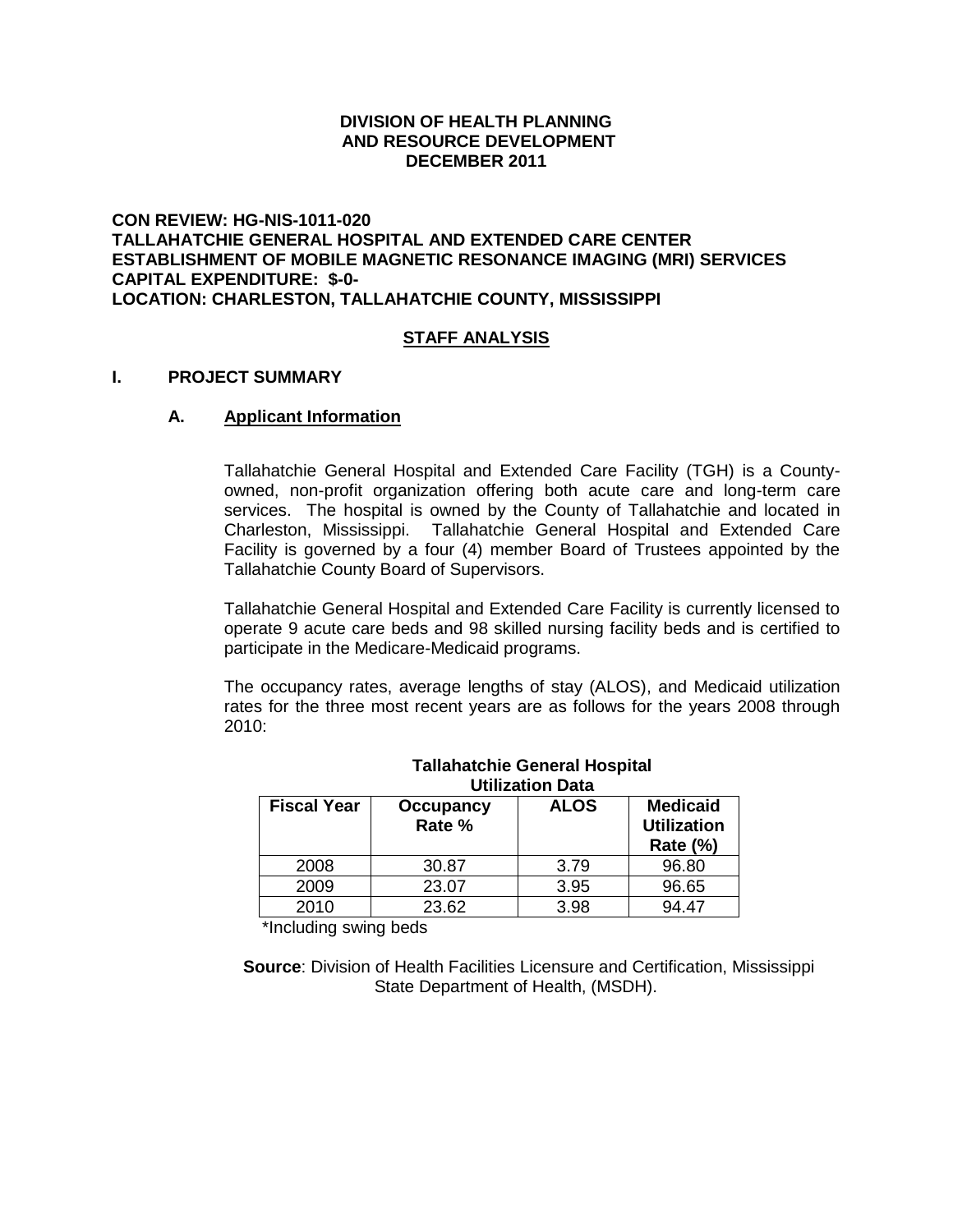HP&RD 12/11 HG-NIS-1011-020 TALLAHATCHIE GENERAL HOSPITAL Page 2 of 11

# **B. Project Description**

Tallahatchie General Hospital and Extended Care Facility (Tallahatchie) requests Certificate of Need (CON) authority to offer magnetic resonance imaging services at Tallahatchie General Hospital. The applicant will enter into a mobile service contract with P&L Contracting ("P&LC") of Batesville, Mississippi, a mobile MRI vendor. P&LC is currently a CON approved provider/vendor of mobile MRI services and equipment.

The applicant proposes to be added to P&LC's existing mobile route. P&LC will be providing a 1.5 Intera scanner or a scanner of comparable quality and capability, installed in a mobile unit and located at the hospital on Thursday from 3pm to 5pm. The application contains a proposed imaging service agreement between the applicant and P&L Contracting.

According to the applicant, no capital expenditure, construction, or renovation will be required to implement the project nor will it require any additional personnel. The applicant included a projected operating statement of showing the first, second, and third years of operation (See Attachment 2).

According to the MSDH Division of Health Facilities Licensure and Certification, the site is approved for proposed project at Tallahatchie General Hospital.

The applicant asserts that the project will be implemented immediately upon CON approval by the Department.

### **II. TYPE OF REVIEW REQUIRED**

The Mississippi State Department of Health reviews applications for the establishment of MRI services in accordance with Section  $41-7-191$ , subparagraph  $(1)(d)(xii)$  of the Mississippi Code of 1972 Annotated, as amended, and duly adopted rules, procedures, plans, criteria and standards of the Mississippi State Department of Health.

In accordance with Section 41-7-197 (2) of the Mississippi Code 1972 Annotated, as amended, any person may request a public hearing on this project within 20 days of publication of the staff analysis. The opportunity to request a hearing expires on January 9, 2011.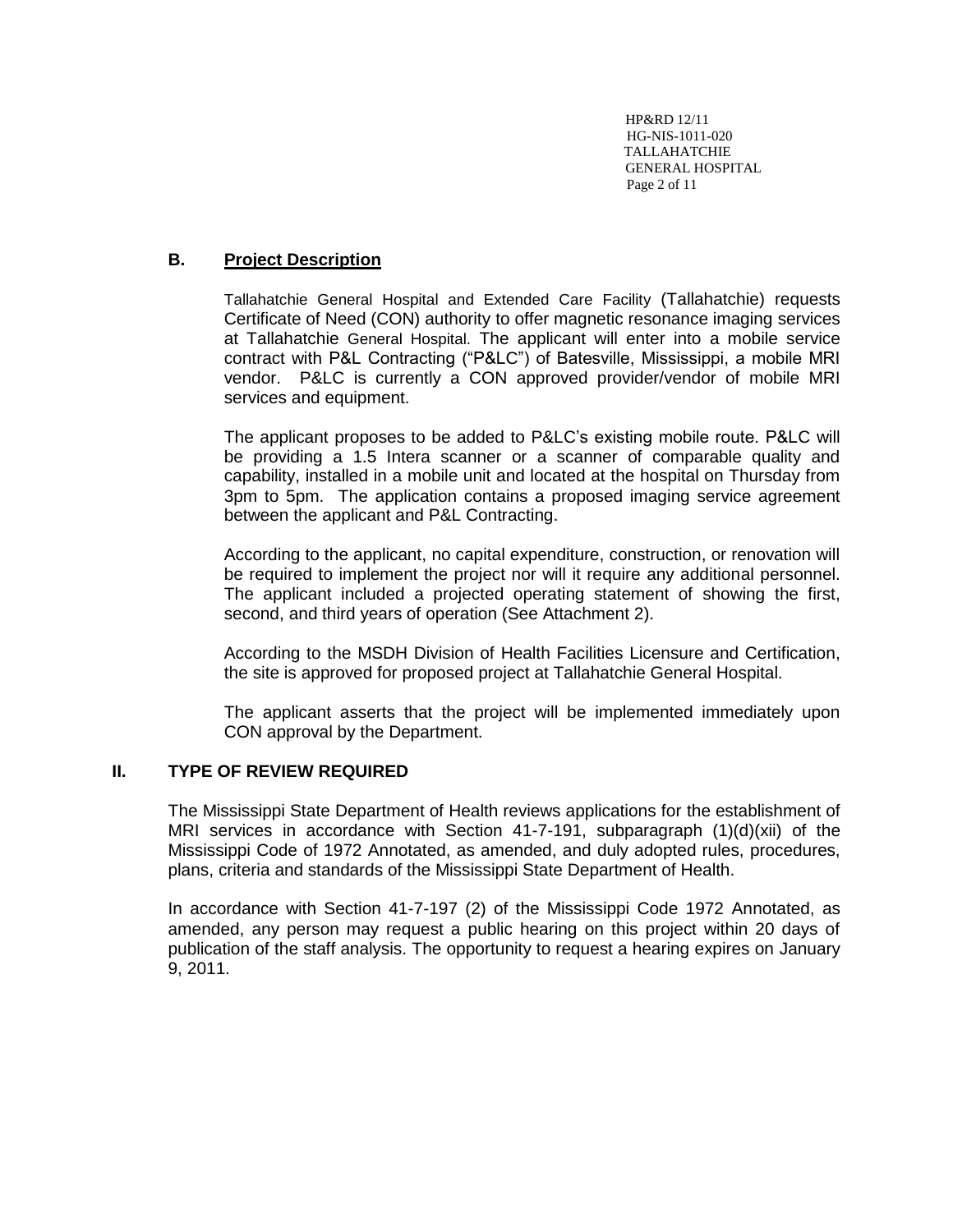HP&RD 12/11 HG-NIS-1011-020 TALLAHATCHIE GENERAL HOSPITAL Page 3 of 11

### **III. CONFORMANCE WITH THE STATE HEALTH PLAN AND OTHER ADOPTED CRITERIA AND STANDARDS**

### **A. State Health Plan (SHP)**

The *FY 2012 State Health Plan* contains criteria and standards which an applicant is required to meet before receiving Certificate of Need (CON) authority for offering MRI services. This application is in substantial compliance with applicable criteria and standards.

Criteria and Standards for the Offering of Fixed or Mobile MRI Services

### **SHP Criterion 1- Need**

The entity desiring to offer MRI services must document that the equipment shall perform a minimum of 2,700 procedures by the end of the second year of operation, according to the FY 2012 *Plan*. The *2011 Plan* states, however, that: "If the MRI unit in question is presently utilized by more than one provider of MRI services, the actual number of procedures performed by them during the most recent 12-month period may be used instead of the formula projections". In addition, the State Health Plan requires that if a particular MRI unit is utilized by more than one provider of MRI services, all existing or proposed providers of MRI services must jointly meet the required service volume of 2,700 procedures annually by the end of the second year of operation.

As previously mentioned, the applicant will enter into a mobile service contract with P&L Contracting ("P&LC"), of Batesville, Mississippi, a mobile MRI vendor. P&L proposed to provide MRI services at the hospital on Thursday afternoons from 3:00 p.m. through 5:00 p.m. According to the applicant, P&L Contracting performed 2,910 MRI procedures during the most recent 12 month period and proposed to perform 3,540 procedures for 2011 on its existing mobile MRI route. The applicant submitted details regarding the proposed route to demonstrate that P&LC produced a reasonable route which would accommodate the hospital's need and exceeds the number of procedures required by this criterion (see table below).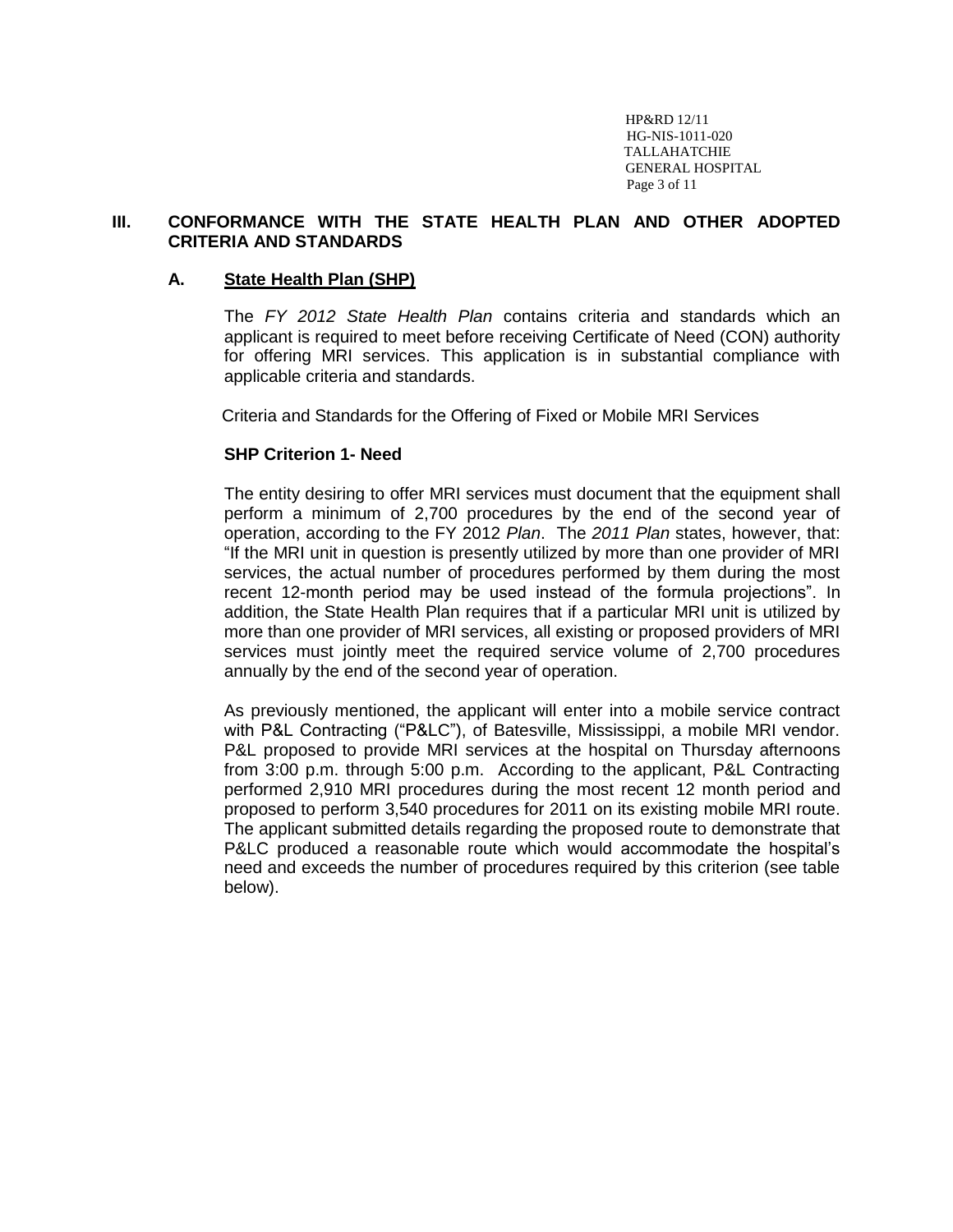HP&RD 12/11 HG-NIS-1011-020 TALLAHATCHIE GENERAL HOSPITAL Page 4 of 11

| <b>Facility</b>                              | Location                | Actual<br><b>MRI</b><br><b>Scans</b><br>2010 | <b>Proposed</b><br><b>MRI</b><br><b>Scans</b><br>2011 | <b>Schedule</b> |
|----------------------------------------------|-------------------------|----------------------------------------------|-------------------------------------------------------|-----------------|
| Chilot Memorial<br>Hospital                  | Lake Village, AR        | 394                                          | 400                                                   | Friday, $8-12$  |
| King's<br>Daughters<br><b>Medical Center</b> | Yazoo City/Yazoo        | 488                                          | 500                                                   | Tue, 7-1        |
| North Sunflower<br><b>Medical Center</b>     | Ruleville/Sunflower     | 274                                          | 300                                                   | Wed, 1:30-5     |
| <b>P&amp;L Contracting</b>                   | Batesville/Panola       | 120                                          | 125                                                   | Mon., 6-8       |
| Sharkey-<br>Issaquena<br>Hospital            | Rolling Fork/Sharkey    | 249                                          | 250                                                   | Tue., 2:30-5    |
| South Sunflower<br>County Hospital           | Indianola/Sunflower     | 482                                          | 500                                                   | Wed., 7:30-12   |
| Stone<br>County<br>Hospital                  | Wiggins/Stone           | $\Omega$                                     | 300                                                   | Sat., 8-12      |
| *Tallahatchie<br>General<br>Hospital         | Charleston/Tallahatchie | $\Omega$                                     | 240                                                   | Thur., 3-5      |
| Tri-Lakes<br><b>Medical Center</b>           | Batesville/Panola       | 591                                          | 600                                                   | Thur., 8-12     |
| Yalobusha<br>Hospital                        | Water Valley/Yalobusha  | 312                                          | 325                                                   | Mon., 8-12      |
| <b>Total</b>                                 |                         | 2,910                                        | 3,540                                                 |                 |

**\***Tallahatchie General Hospital's proposed project pending CON approval.

The *State Health Plan* allows for applicants of non-hospital based facilities to submit affidavits from referring physicians. MRI procedures projected in affidavits shall be based on actual MRI procedures referred during the year. The application contained four (4) affidavits signed by physicians attesting to a total of 25 MRI procedures per month that they will refer to other facilities for a total of 300 procedures annually; however, this application is for MRI services at an existing hospital.

The applicant makes the following projections of MRI procedures to be performed during the first, second, and third years of operation:

| Year 1 | Year <sub>2</sub> | Year<br>◡ |
|--------|-------------------|-----------|
|        | ንፍ⊿               | റാറ       |

According to the *FY 2012 State Health Plan*, there were 4.2 FTE units operating in General Hospital Service Area 3 during 2010, for an average of 2,520 procedures per unit (See the table 1).

#### **SHP Criterion 2 – Documentation of Diagnostic Imaging Modalities**

According to the applicant, all required backup services will be available to support the proposed MRI services to be provided by Tallahatchie General Hospital.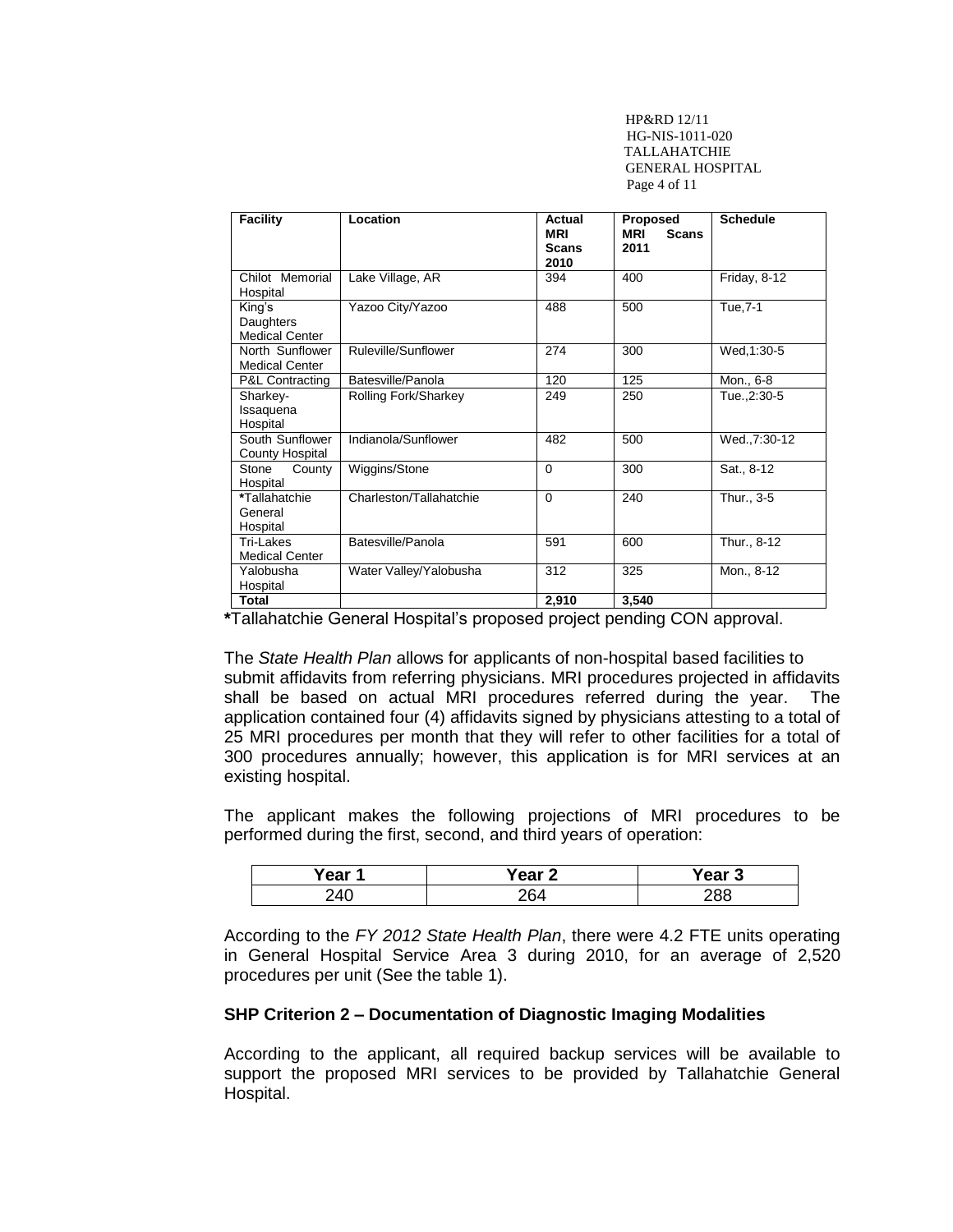HP&RD 12/11 HG-NIS-1011-020 TALLAHATCHIE GENERAL HOSPITAL Page 5 of 11

### **SHP Criterion 3 – Accessibility**

The applicant affirms that neither Tallahatchie General Hospital nor its participating medical personnel shall have policies or procedures which would exclude patients because of race, color, age, sex, ethnicity, or ability to pay.

### **SHP Criterion 4 – Staffing**

According to the applicant, a full-time, board eligible radiologist is available for the interpretation of all MRI images. The application contains a curriculum vita concerning the referenced staff and P&L Contracting, the mobile MRI vendor for Tallahatchie will provide the full-time MRI technologist for the proposed project.

### **SHP Criterion 5 – Research Staffing**

The applicant asserts that the mobile MRI unit will not be used in experimental procedures.

### **SHP Criterion 6 – Data Requirement**

The applicant affirms that the reference data shall be collected, maintained, and delivered to the Department within 15 days upon request.

### **SHP Criterion 7 – CON Approval**

The applicant asserts that the proposed mobile MRI Vendor, P&L Contracting is approved to provide MRI equipment and services in Mississippi. Tallahatchie General Hospital indicates that P&L Contracting will petition the Department to change route to include Tallahatchie General Hospital.

### **B. General Review (GR) Criteria**

Chapter 8 of the *Mississippi Certificate of Need Review Manual, 2011 revision,*  addresses general criteria by which all CON applications are reviewed. This application is in substantial compliance with general review criteria.

### **GR Criterion 1 –State Health Plan**

The application was reviewed for compliance with the *FY 2012 State Health Plan* as discussed above.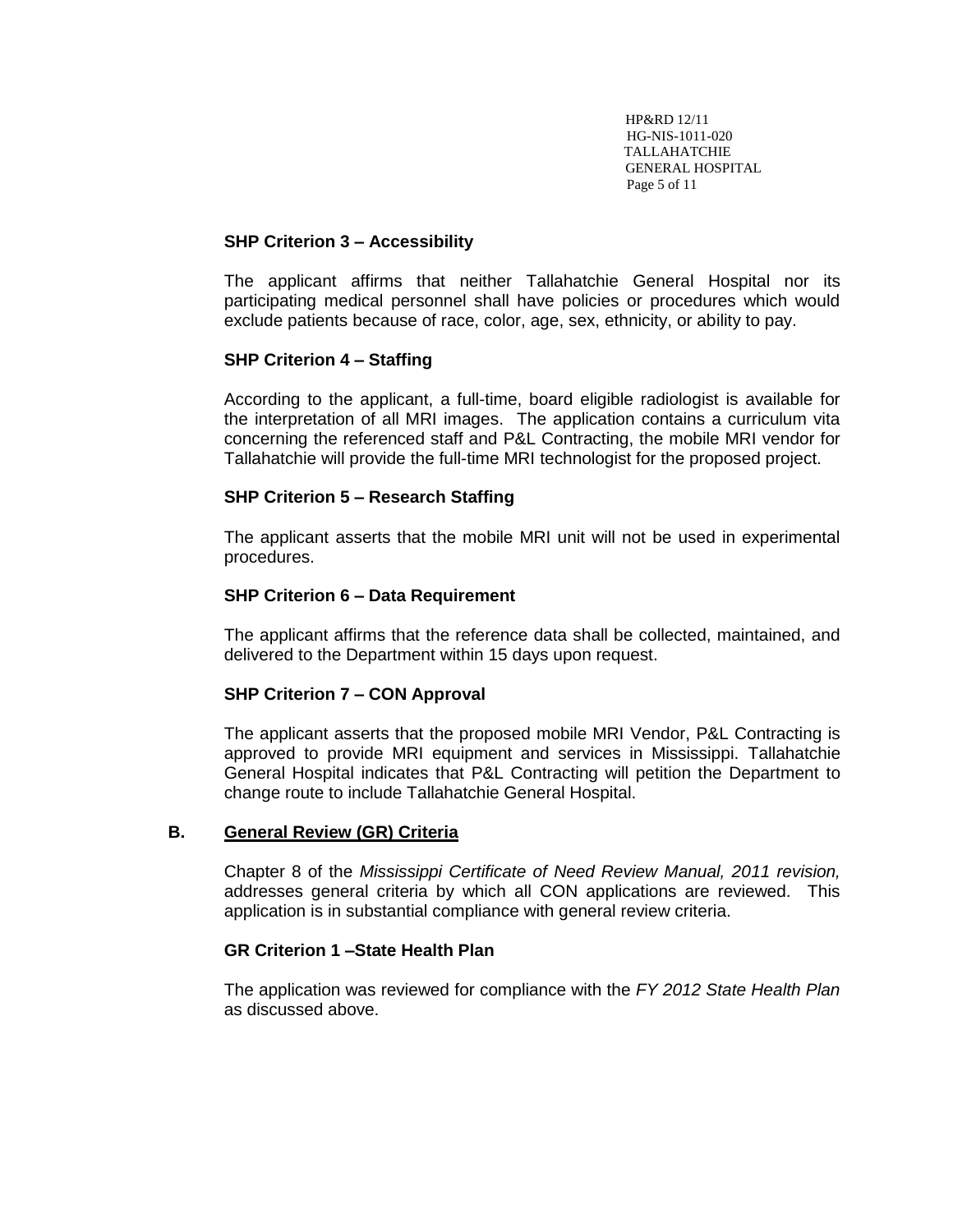HP&RD 12/11 HG-NIS-1011-020 TALLAHATCHIE GENERAL HOSPITAL Page 6 of 11

### **GR Criterion 2 - Long Range Plan**

The applicant states that the purpose of this proposal is to provide access to mobile MRI services to all medical care professionals with admitting privileges to Tallahatchie General Hospital. Presently, these providers must refer patients needing diagnostic services beyond x-ray and CAT scans to other counties for services. The applicant asserts that Tallahatchie's long range plan is to assure that its medical staff and referring physicians have access to a full range of diagnostic modalities locally for the least amount of capital expenditure possible. The efficacy of this project provides all of these.

### **GR Criterion 3- Availability of Alternatives**

The applicant states that the only other possible alternative other than to do nothing is for Tallahatchie General Hospital to become a mobile MRI provider. Tallahatchie General Hospital asserts that it does not have the patient volume to justify an in-house MRI unit, and continuing to refer patients to other counties for services could continue to add travel expense and travel time to patient care. Many of the patients who are expected to use this proposed service are elderly and/or infirmed.

According to the applicant, the medical professionals will have access to an essential diagnostic tool in the practice of modern medicine: tools which most have used during medical training. It will also be a plus in recruiting new physicians into the area.

Tallahatchie General Hospital believes that the proposed project is the only workable solution to provide mobile MRI services at its hospital.

# **GR Criterion 4 - Economic Viability**

According to the applicant, the three-year projected operating statement contained in the application indicates net income of \$27,597 the first year, \$30,357 the second year, and \$33,117 the third year of operation.

The applicant states that the cost for an MRI scan will be \$325 per scan and the charge to patients will be \$3,224 per scan the first year of operation.

### **GR Criterion 5 - Need for the Project**

Tallahatchie General Hospital asserts that Tallahatchie County presently has no MRI vendors or providers. The applicant believes that a local mobile MRI service located at Tallahatchie General Hospital will assist in meeting the need for Tallahatchie County resident, alleviating the need of low income persons, racial and ethnic minorities, women, handicapped persons and other underserved groups, and the elderly to travel to out-of-county facilities to obtain such services.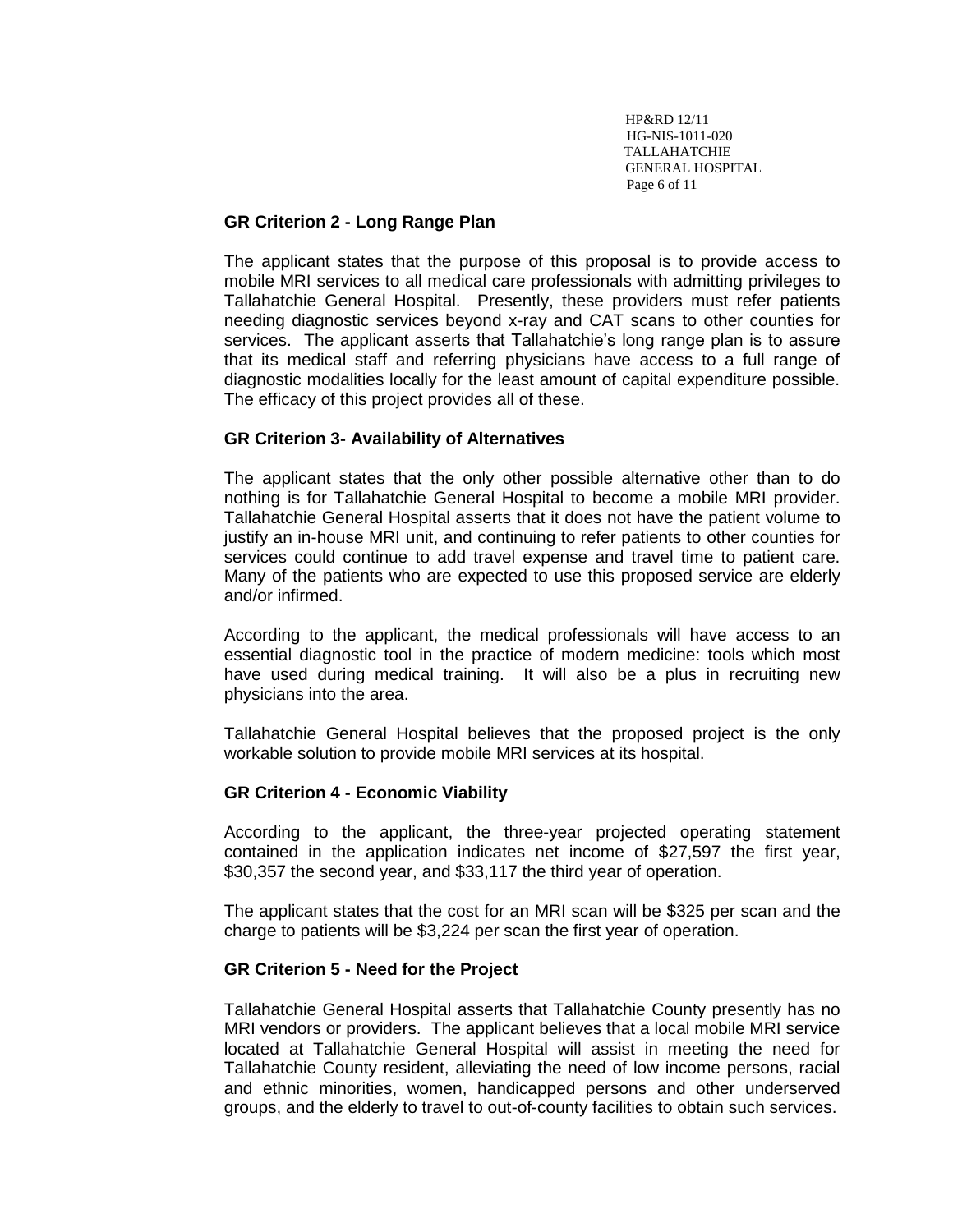HP&RD 12/11 HG-NIS-1011-020 TALLAHATCHIE GENERAL HOSPITAL Page 7 of 11

The applicant believes that without MRI services being provided locally, many of Tallahatchie County residents will continue to be referred to other providers. Most of these patients will be transferred to P&L Contracting at North Sunflower County Hospital in Ruleville, Mississippi. The applicant asserts that it would be more convenient for all concerned for P&L Contracting and the applicant's mobile MRI vendor, to come to Tallahatchie General Hospital as opposed to sending patients to Ruleville.

The application contains approximately four (4) affidavits supporting this proposed project.

### **GR Criterion 6- Access to the Facility**

The applicant affirms that all residents of the health planning service area, hospital service area, and patient service area, including Medicaid recipients, charity/medically indigent patients, racial and ethnic minorities, women, handicapped persons, and the elderly will have access to the services proposed.

The applicant's projected percentage of gross patient revenue of health care provided to charity care patients for years one and two will be one (1) percent for the proposed project.

### **GR Criterion 7- Information Requirement**

Tallahatchie General Hospital affirms that it will record and maintain, at a minimum, the information stated in this criterion regarding charity care, care to the medically indigent, and Medicaid populations, and make it available to the Mississippi State Department of Health within 15 days of request.

### **GR Criterion 8 - Relationship to Existing Health Care System**

Tallahatchie General Hospital is located in General Hospital Service Area 3 (GHSA 3). The applicant asserts that the service area of this proposal is limited to Tallahatchie County. Residents now needing MRI procedures are being referred to MRI providers in other counties at an increased expense and inconvenience to the patient, most of which are aged or otherwise infirmed.

According to the *2012 Plan*, GHSA 3 had a total of six (6) MRI sites (mobile and fixed) in FY 2009 and FY 2010 utilizing 4.2 FTE MRI units. These sites and units performed a total of 11,228 MRI procedures in 2009 and 10,584 MRI procedures in 2010, with an average of 2,673 per FTE unit for FY 2009 and 2,250 FTE units for FY 2010. See Attachment 1.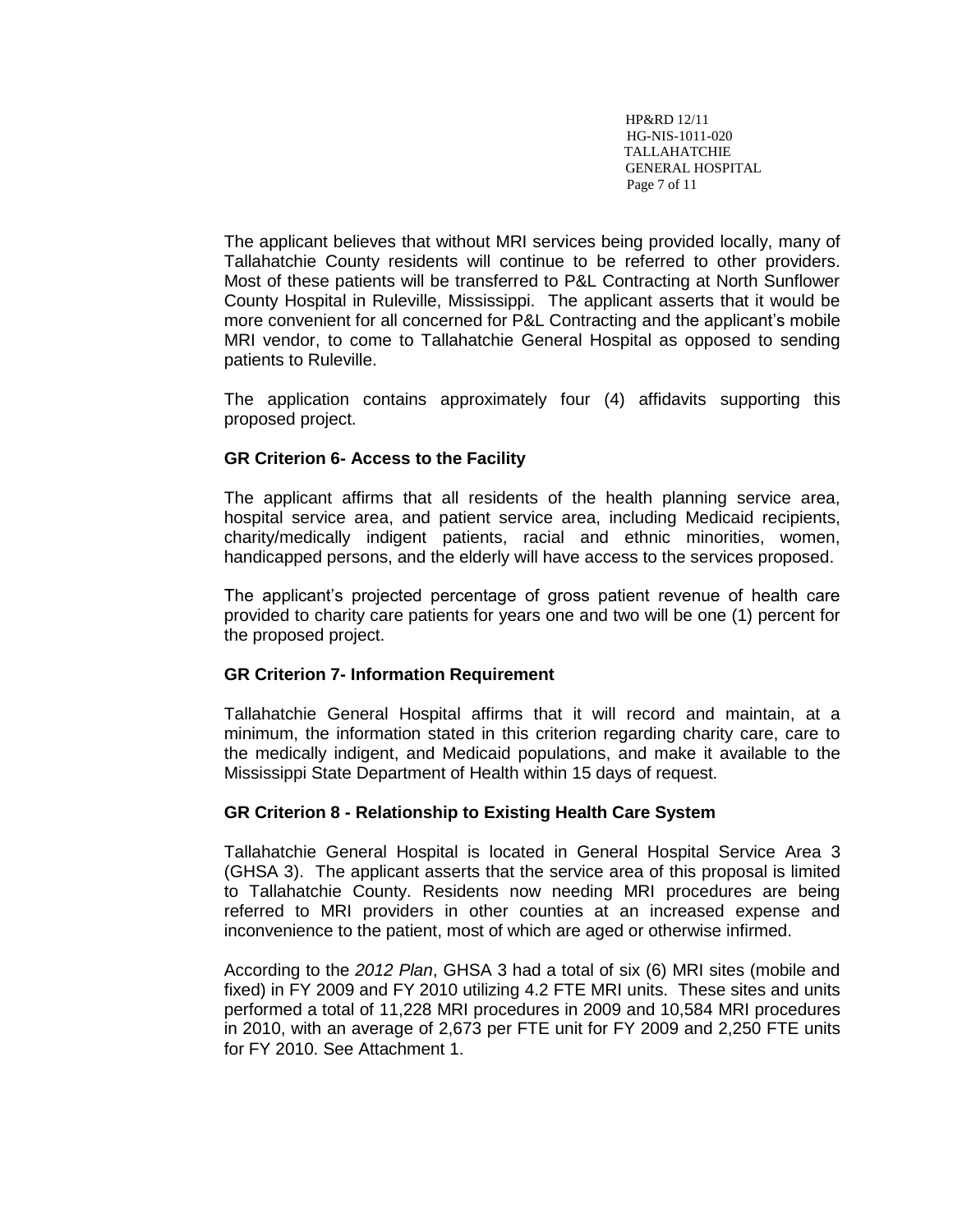HP&RD 12/11 HG-NIS-1011-020 TALLAHATCHIE GENERAL HOSPITAL Page 8 of 11

Staff concludes that this project should have no significant adverse affect on existing MRI providers in GHSA 3.

# **GR Criterion 9 - Availability of Resources**

The applicant states that no new staff will be required as the result of this project.

# **GR Criterion 11- Health Professional Training Programs**

According to the applicant, the proposed project will not be involved with health professional training programs.

### **GR Criterion 16 - Quality of Care**

Tallahatchie General Hospital is in compliance with the *Minimum Standards for the Operation of Mississippi Hospitals*, according to the Division of Health Facilities Licensure and Certification, MSDH.

# **IV. FINANCIAL FEASIBILITY**

#### **A. Capital Expenditure Summary**

According to the applicant, no capital expenditure is associated with this project.

### **B. Method of Financing**

The proposed project requires no financing.

### **C. Effect on Operating Costs**

Tallahatchie General Hospital's three-year projected operating statement is provided in Attachment 2.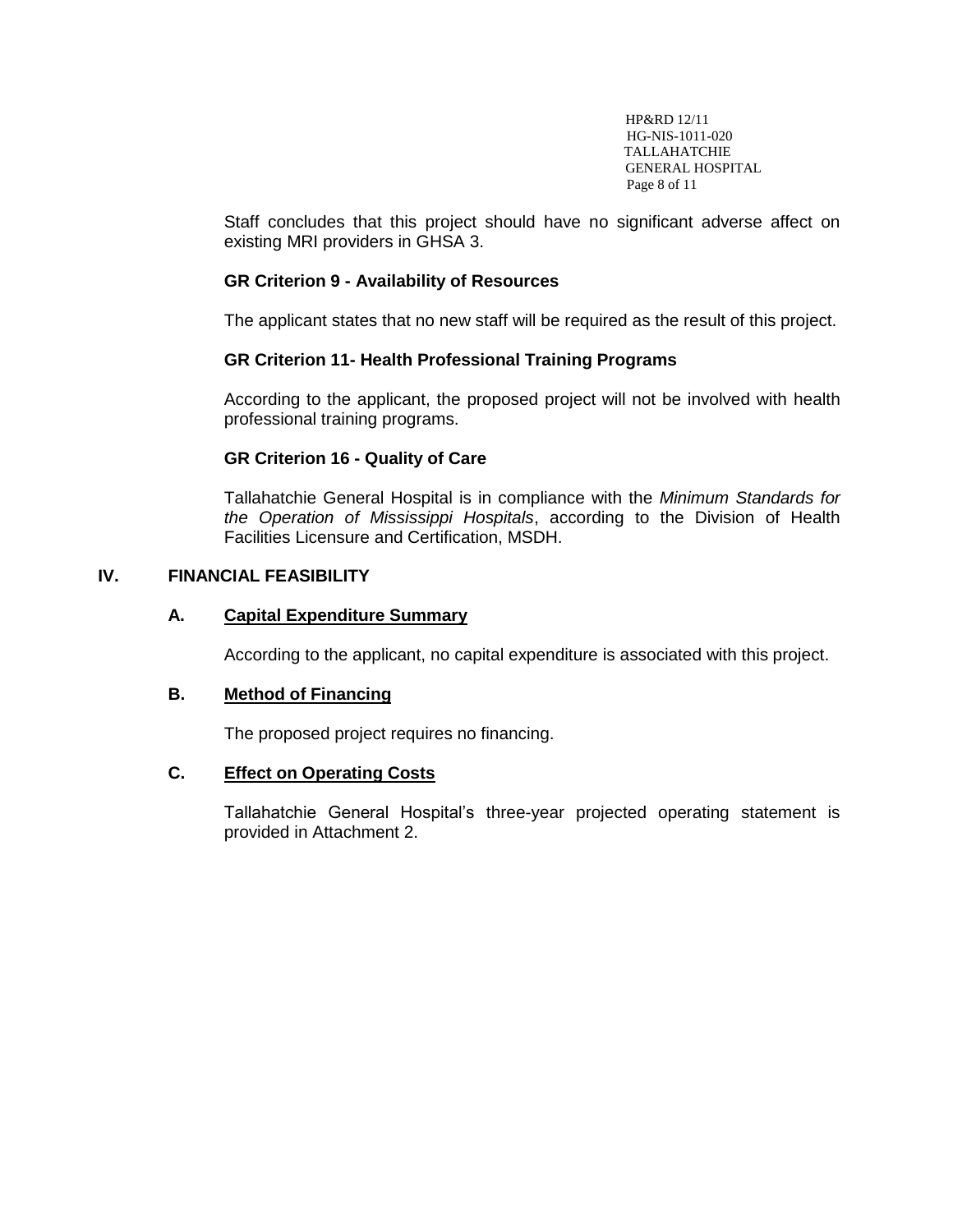HP&RD 12/11 HG-NIS-1011-020 TALLAHATCHIE GENERAL HOSPITAL Page 9 of 11

# **D. Cost to Medicaid/Medicare**

| Payor           | <b>Utilization Percentage</b> | <b>First Year Revenue</b> |
|-----------------|-------------------------------|---------------------------|
| <b>Medicaid</b> | 8%                            | \$61,903                  |
| <b>Medicare</b> | 75%                           | 580,338                   |
| <b>Other</b>    | 17%                           | 131,543                   |
| Total           | <b>100%</b>                   | 3.784                     |

The applicant's projection to third party payors is as follows:

### **V. RECOMMENDATION OF OTHER AFFECTED AGENCIES**

The Division of Medicaid indicates that outpatient services are paid based on a facility's cost to charge ratio, as outlined in the Medicaid State Health. Any services resulting from this project will be reimbursed using that methodology. Consequently, any additional cost to the Division of Medicaid cannot be determined at this time. The Division of Medicaid oppose this project.

### **VI. CONCLUSION AND RECOMMENDATION**

This project is in substantial compliance with the criteria and standards for the offering of fixed or mobile MRI services as contained in the FY *2012 Mississippi State Health Plan,*  Chapter 8 of the *Mississippi Certificate of Need Review Manual, 2011 revision;* and all adopted rules, procedures, and plans of the Mississippi State Department of Health.

The Division of Health Planning and Resource Development recommends approval of the application submitted by Tallahatchie General Hospital and Extended Care Facility for the establishment of mobile MRI services provided by P&L Contracting.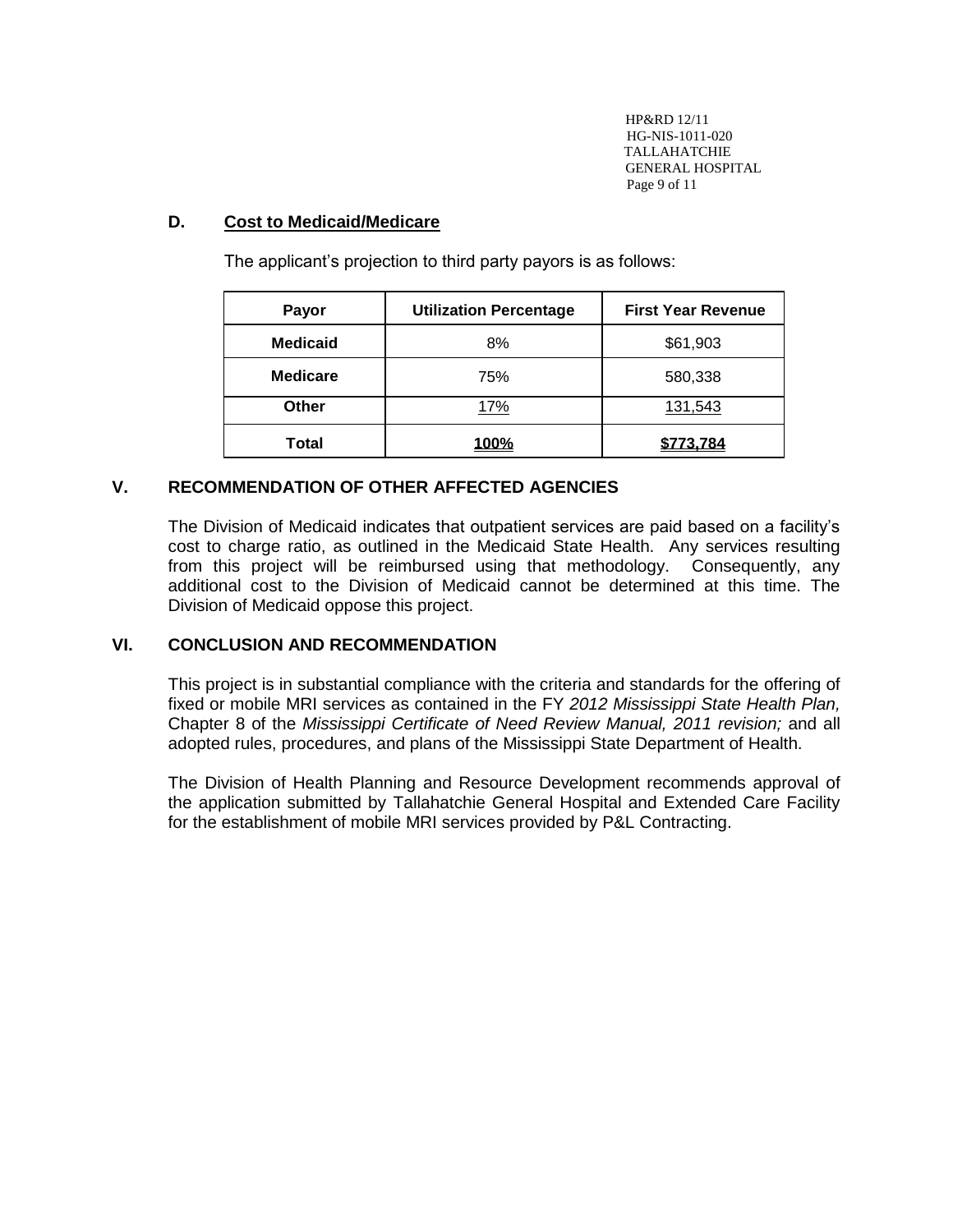HP&RD 12/11 HG-NIS-1011-020 TALLAHATCHIE GENERAL HOSPITAL Page 10 of 11

### Attachment 1

#### **General Hospital Service Area 3 Location and Number of MRI Procedures**

| <b>Facility</b>                                   | Location                  | Type/No. of<br>Equip. | Number of<br><b>Procedures</b><br>FY 2009 | Number of<br><b>Procedures</b><br>FY 2010 | Days<br>Operated<br>2010 | FTE Unit 2010 |
|---------------------------------------------------|---------------------------|-----------------------|-------------------------------------------|-------------------------------------------|--------------------------|---------------|
| <b>Bolivar Medical</b><br>Center                  | Cleveland/Bolivar         | M                     | 1,439                                     | 869                                       | M-F, 40 hrs.             | 1             |
| Delta Regional<br>Med. Center-<br>Main Campus     | Greenville/<br>Washington | F                     | 3,205                                     | 3,120                                     | M-F, 40 hrs.             | 1             |
| Greenwood<br>Leflore<br>Hospital                  | Greenwood/Leflore         | F                     | 4,115                                     | 3,877                                     | M-F, 60 hrs.             | 1             |
| Northwest<br>Miss. Reg.<br><b>Medical Center</b>  | Clarksdale/Coahoma        | M                     | 1,704                                     | 1,968                                     | M-F, 45 hrs.             | 1             |
| P&L C-North<br>Sunflower<br><b>Medical Center</b> | Ruleville/Sunflower       | M                     | 235                                       | 268                                       | Tue, 4 hrs.              | .10           |
| South<br>Sunflower<br>County Hospital             | Indianola/Sunflower       | M                     | 530                                       | 482                                       | Wed, 4 hrs.              | .10           |
| <b>Totals</b>                                     |                           |                       | 11,228                                    | 10,584                                    |                          | 4.2           |

**Source:** *FY 2012 State Health Plan*

F – Fixed Unit M -Mobile MRI unit